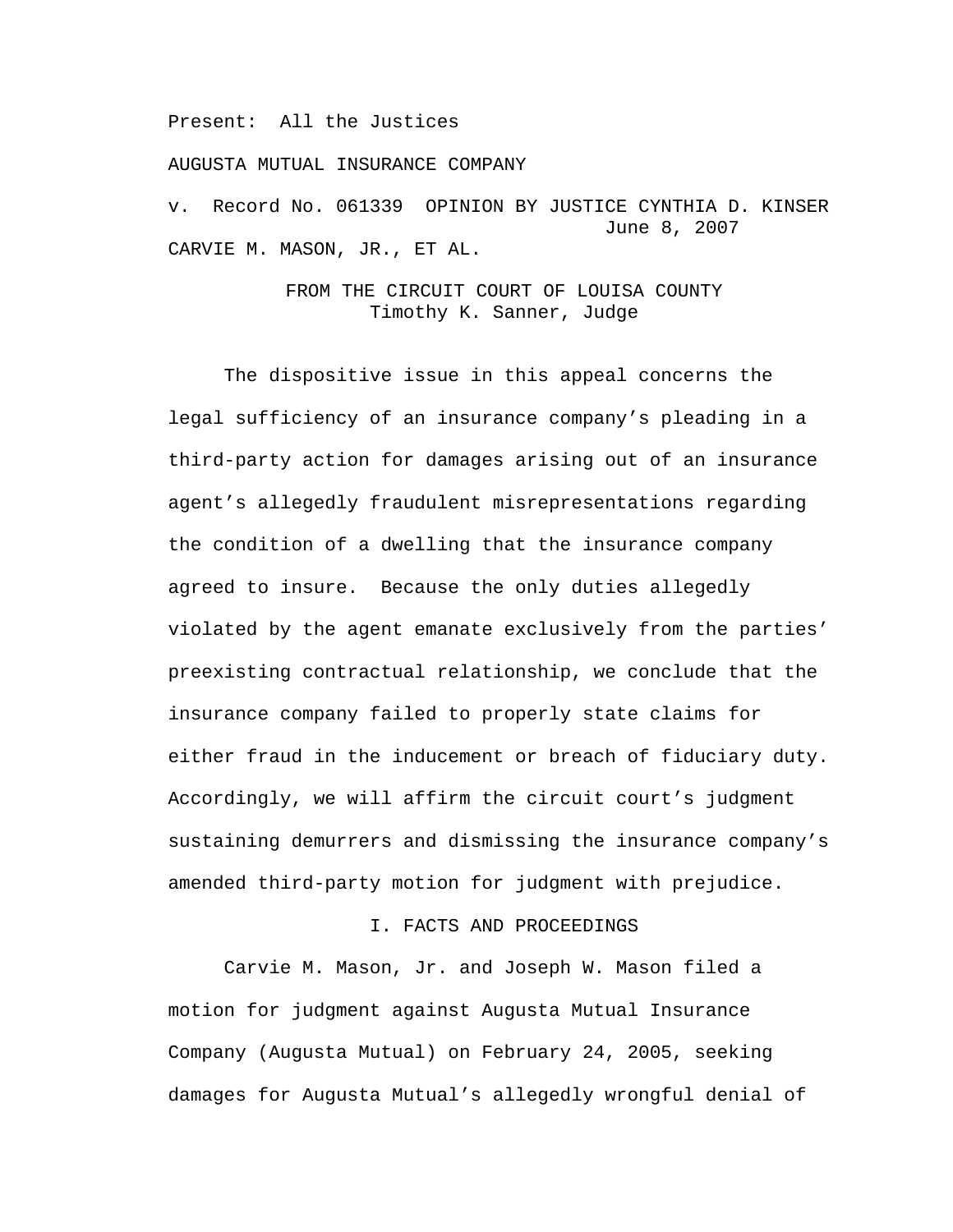coverage for a loss sustained by the Masons on December 25, 2004, when a fire destroyed a dwelling they owned. According to the Masons, Augusta Mutual denied coverage for their fire loss because of a misrepresentation on a "Woodburning Stove Inspection Report" (the Report) that supposedly bore Carvie's signature and was part of the Masons' initial application for a homeowner's insurance policy. The Masons alleged that, on December 7, 1998, Herbert L. Jones, Jr., acting as an agent for Augusta Mutual, completed and signed the Report, which erroneously indicated that a flue in the Masons' dwelling was constructed of masonry lined with tile. The Masons asserted that they never told Jones how the flue was constructed and that Carvie did not sign the Report. In their motion for judgment, the Masons asserted claims against Augusta Mutual for breach of the insurance contract, defamation of Carvie, and bad faith.

 Augusta Mutual filed an amended third-party motion for judgment against Jones and Lee-Curtis Insurance Services, Inc. (Lee-Curtis), Jones' employer at the time he allegedly completed the Report. $^1$  Augusta Mutual alleged that, if the

<sup>&</sup>lt;u>1</u> The circuit court previously sustained a demurrer to Augusta Mutual's original third-party motion for judgment, in which Augusta Mutual alleged that Jones and Lee-Curtis were liable to it under theories of breach of contract,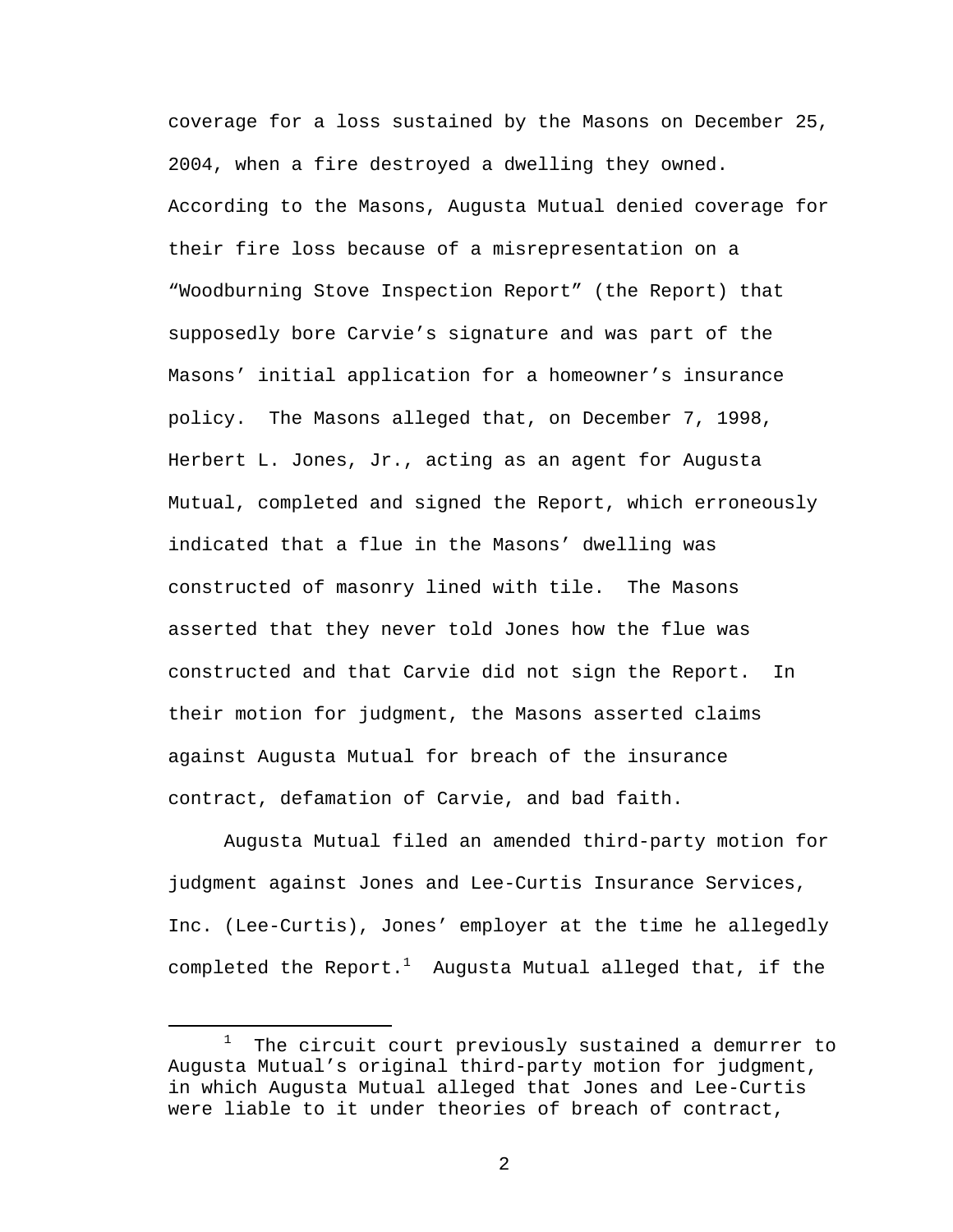Masons' allegations were true, then Jones, by submitting the Report with actual or constructive knowledge of its inaccuracy and by signing Carvie's name to it, breached contractual duties he owed to Augusta Mutual under an Agency Agreement between Augusta Mutual and Lee-Curtis, $^2$  as well as contractual duties set forth in the Report, Augusta Mutual's policy manual, and its underwriting guidelines. Augusta Mutual asserted claims against Jones for fraud in the inducement and breach of fiduciary duties. Augusta Mutual also alleged that Lee-Curtis was vicariously liable for Jones' wrongful acts.

negligence, and respondeat superior for any damages that Augusta Mutual might be required to pay to the Masons. Augusta Mutual did not incorporate or refer to those allegations in its amended pleading. Thus, those original allegations are not before us in this appeal. See Yuzefovsky v. St. John's Wood Apartments, 261 Va. 97, 102, 540 S.E.2d 134, 136 (2001) ("[W]hen a circuit court sustains a demurrer to an amended motion for judgment which does not incorporate or refer to any of the allegations that were set forth in a prior motion for judgment, we will consider only the allegations contained in the amended pleading to which the demurrer was sustained.").

 $\overline{\phantom{0}}$ 

2 Augusta Mutual and Lee-Curtis entered into an "Agency Agreement" that, among other things, authorized Lee-Curtis "to receive and accept proposals of insurance," to bind Augusta Mutual up to a certain risk limit, and to appoint "licensed solicitors or sub-agents." In the agreement, Lee-Curtis acknowledged that all information requested in an application for insurance "is material to [Augusta Mutual's] underwriting decisions." The Agency Agreement required Lee-Curtis to "use due diligence in obtaining accurate information and making all necessary inspections required by [Augusta Mutual]."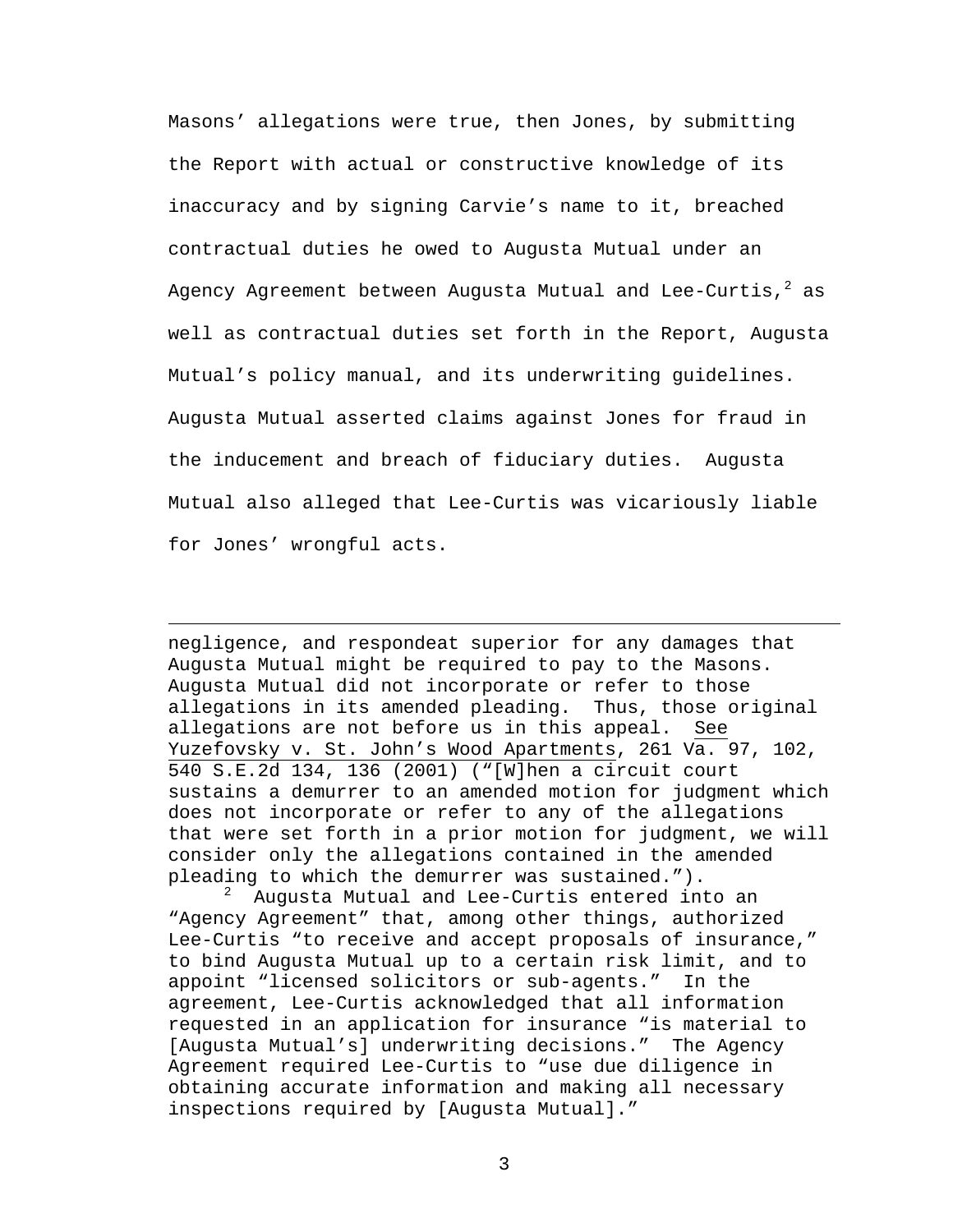Jones and Lee-Curtis each filed a demurrer to Augusta Mutual's amended third-party motion for judgment. They asserted that any recovery by Augusta Mutual based on the facts alleged would be based in contract, not tort, and, therefore, the claims for fraud in the inducement, breach of fiduciary duty, and respondeat superior must be dismissed. Both third-party defendants also filed separate pleas asserting that the applicable statute of limitations barred Augusta Mutual's claims. The circuit court sustained the third-party defendants' demurrers and pleas of the statute of limitations, and dismissed Augusta Mutual's amended third-party motion for judgment with prejudice. This appeal ensued.

## II. ANALYSIS

 Augusta Mutual assigns two errors to the circuit court's judgment. First, it argues that the circuit court erred by sustaining the third-party defendants' pleas of the statute of limitations. Second, Augusta Mutual challenges the circuit court's judgment sustaining the demurrers filed by Jones and Lee-Curtis. The second assignment of error is dispositive. In that regard, the parties' dispute centers on the question whether Augusta Mutual's amended third-party motion for judgment stated actionable claims for fraud in the inducement and/or breach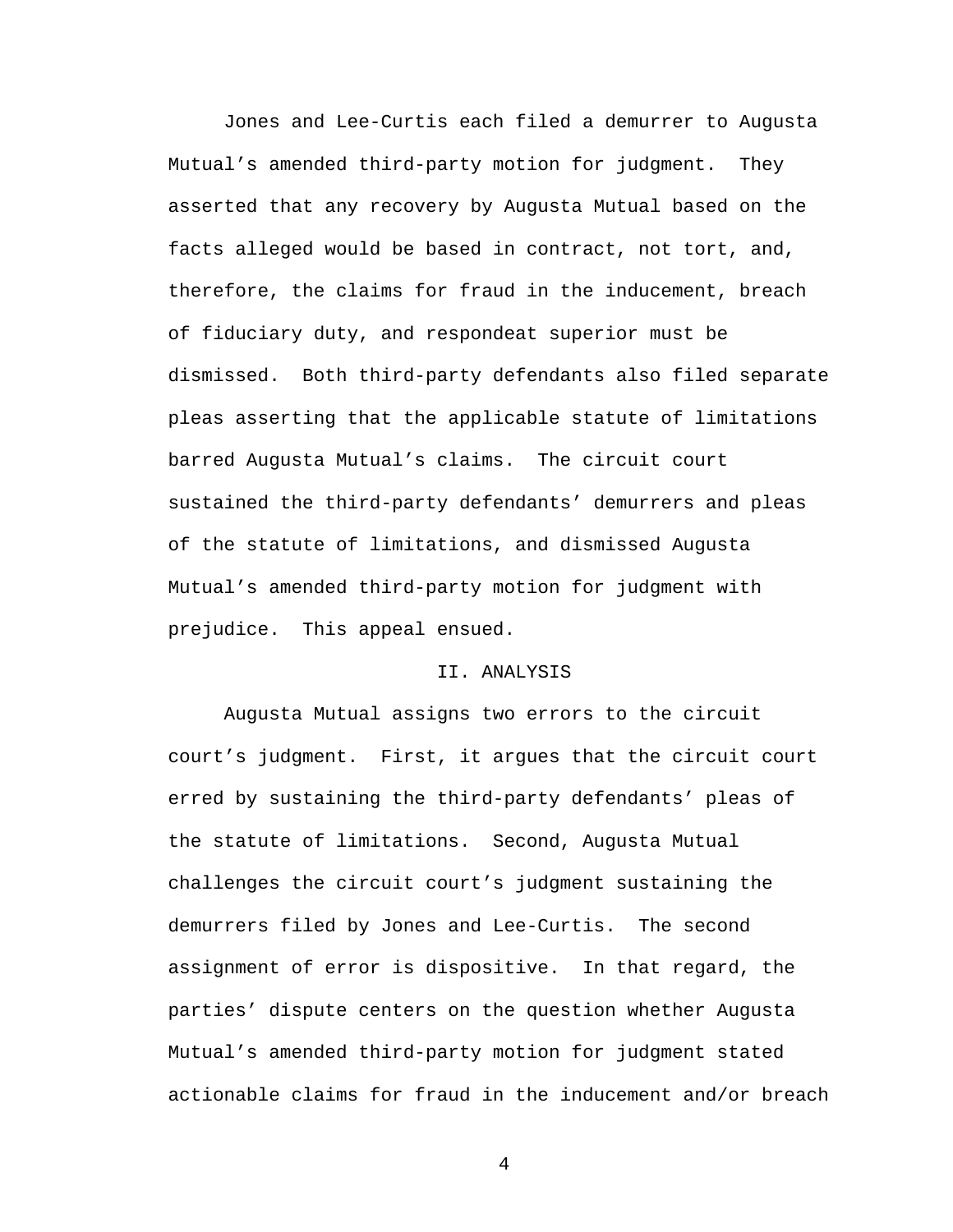of fiduciary duty,<sup>3</sup> or whether, as Jones and Lee-Curtis contend, Augusta Mutual attempted to turn what was actually a breach of contract claim into actionable tort claims.

The principles guiding our review of a trial court's judgment sustaining a demurrer are well-established. "The purpose of a demurrer is to determine whether a motion for judgment states a cause of action upon which the requested relief may be granted." Tronfeld v. Nationwide Mut. Ins. Co., 272 Va. 709, 712, 636 S.E.2d 447, 449 (2006) (citing Welding, Inc. v. Bland County Serv. Auth., 261 Va. 218, 226, 541 S.E.2d 909, 913 (2001)). "A demurrer tests the legal sufficiency of facts alleged in pleadings, not the strength of proof." Glazebrook v. Board of Supervisors, 266 Va. 550, 554, 587 S.E.2d 589, 591 (2003). Accordingly, we accept as true all properly pled facts and all inferences fairly drawn from those facts. Id. "Because the decision whether to grant a demurrer involves issues of law, we review the circuit court's judgment de novo." Dreher v. Budget Rent-A-Car Sys., 272 Va. 390, 395, 634

 $\overline{\phantom{a}}$  3 On brief, Augusta Mutual also argues that its amended third-party motion for judgment alleged sufficient facts to state a cause of action for negligence per se based on Jones' alleged violation of Code § 38.2-512. Our review of the record discloses that Augusta Mutual did not plead negligence per se in its amended third-party motion for judgment and that such a claim was not before the circuit court when it sustained the demurrers.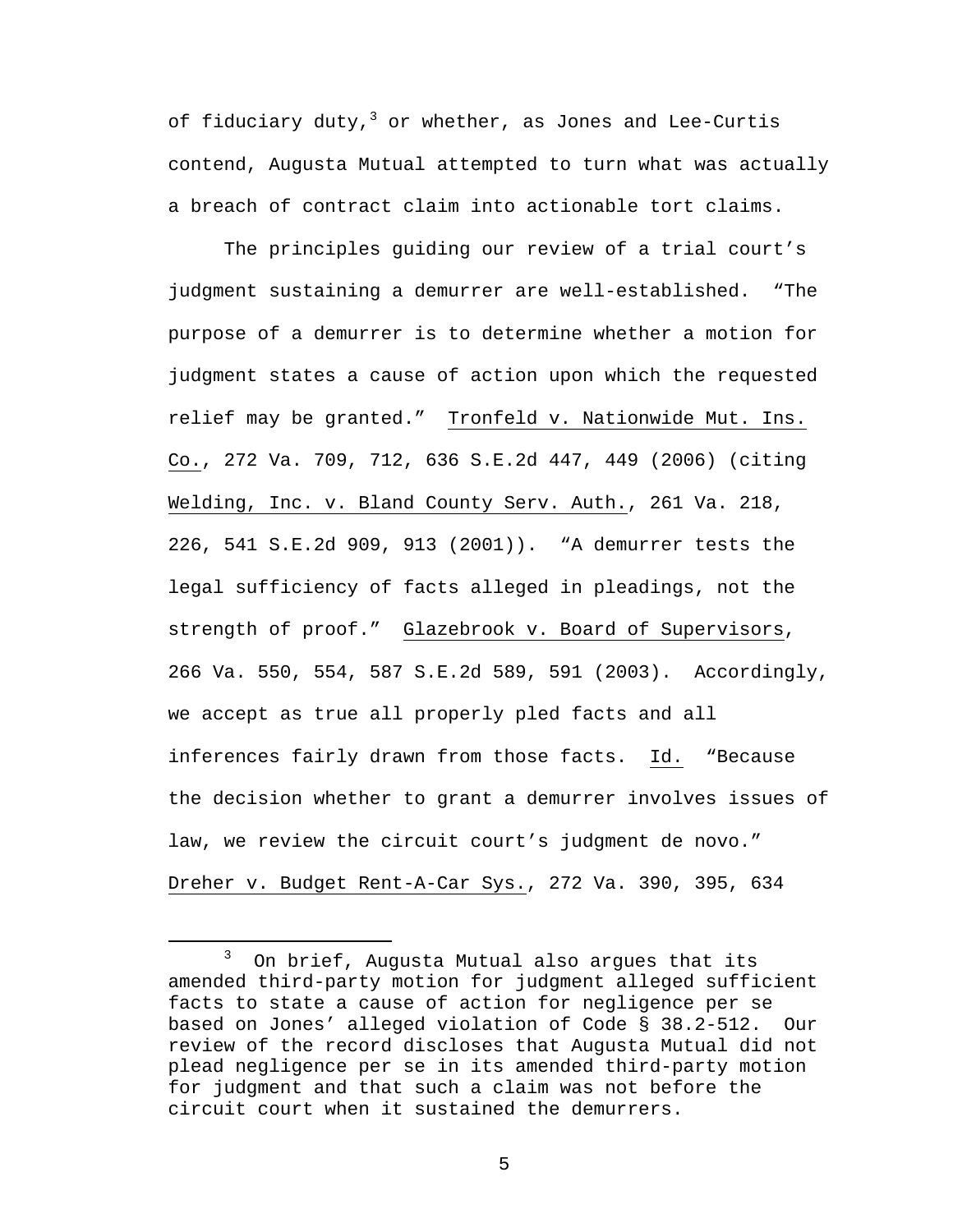S.E.2d 324, 326–27 (2006) (citing Glazebrook, 266 Va. at 554, 587 S.E.2d at 591).

We turn first to Augusta Mutual's asserted cause of action for fraud in the inducement. That claim, embodied in Count I of Augusta Mutual's amended third-party motion for judgment, alleged that, if Jones actually stated that the flue was lined with tile and signed Carvie's name on the Report, Jones did so intentionally in order to receive a commission for himself and Lee-Curtis and that, in doing so, Jones misrepresented material facts upon which Augusta Mutual relied to its detriment by issuing a homeowner's insurance policy to the Masons. It is true that a "false representation of a material fact, constituting an inducement to the contract, on which [a party] had a right to rely, is always ground for rescission of the contract by a court of equity" or "ground for an action for damages in a court of law." George Robberecht Seafood, Inc. v. Maitland Bros. Co., 220 Va. 109, 111–12, 255 S.E.2d 682, 683 (1979) (citations omitted). Jones and Lee-Curtis contend, however, that the allegations were insufficient to state an actionable claim for fraud in the inducement because Augusta Mutual failed to assert that Jones' alleged actions violated any duties apart from those contract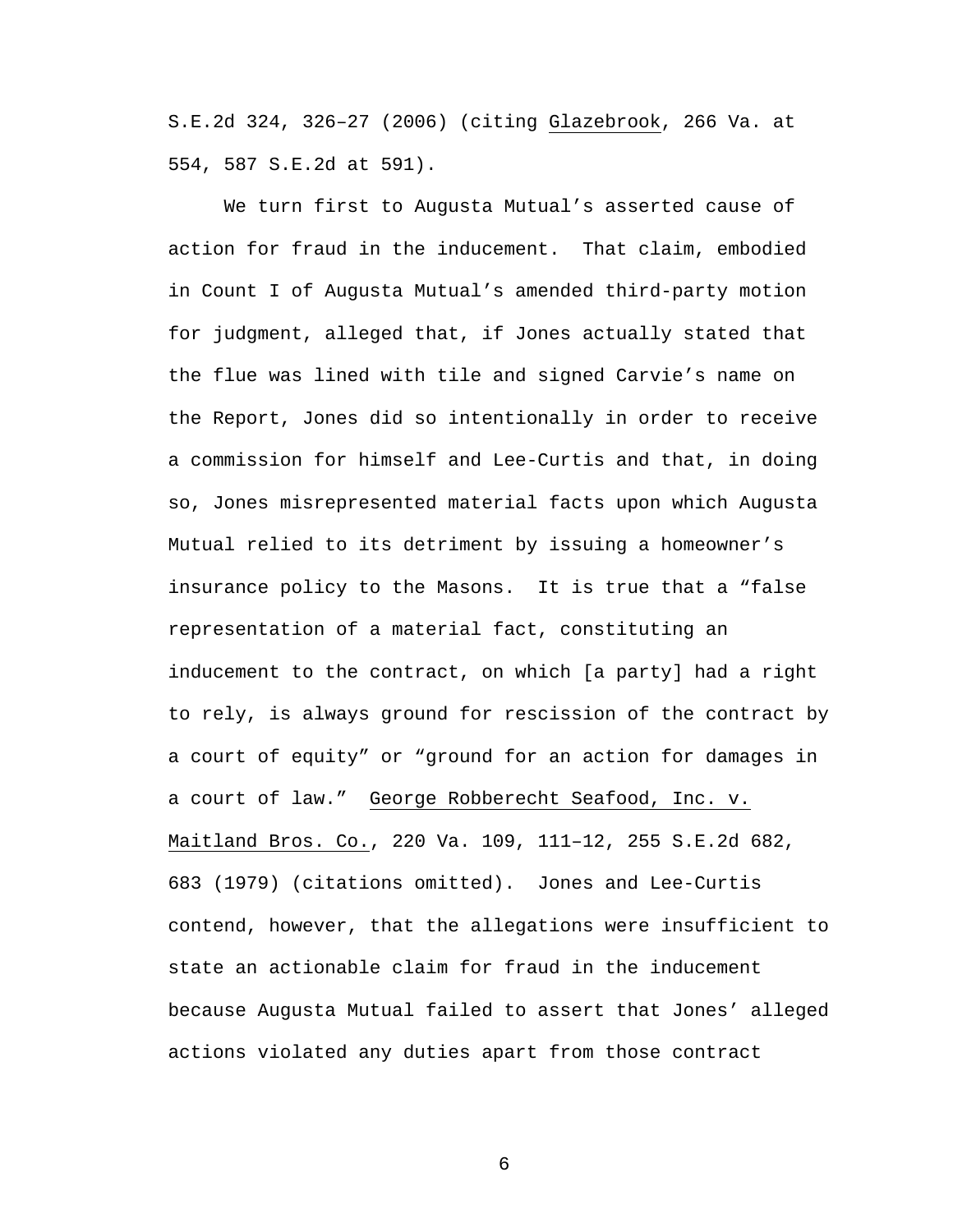duties arising by virtue of the Agency Agreement. We agree with Jones and Lee-Curtis.

At the outset, we acknowledge that a single act or occurrence can, in certain circumstances, support causes of action both for breach of contract and for breach of a duty arising in tort. Foreign Mission Bd. v. Wade, 242 Va. 234, 241, 409 S.E.2d 144, 148 (1991) (citing Kamlar Corp. v. Haley, 224 Va. 699, 705, 299 S.E.2d 514, 517 (1983)). To avoid turning every breach of contract into a tort, however, we have enunciated the rule that, in order to recover in tort, "the duty tortiously or negligently breached must be a common law duty, not one existing between the parties solely by virtue of the contract." Id. (citing Spence v. Norfolk & W. R.R. Co., 92 Va. 102, 116, 22 S.E. 815, 818 (1895)).

Our decision in Richmond Metropolitan Authority v. McDevitt Street Bovis, Inc., 256 Va. 553, 507 S.E.2d 344 (1998), exemplifies the application of that rule. There, a municipal corporation entered into an agreement with a private contractor for the construction of a baseball stadium. Id. at 555, 507 S.E.2d at 345. In order to obtain payment for its work, the contractor submitted several documents to the municipal corporation stating under oath that it had completed the construction work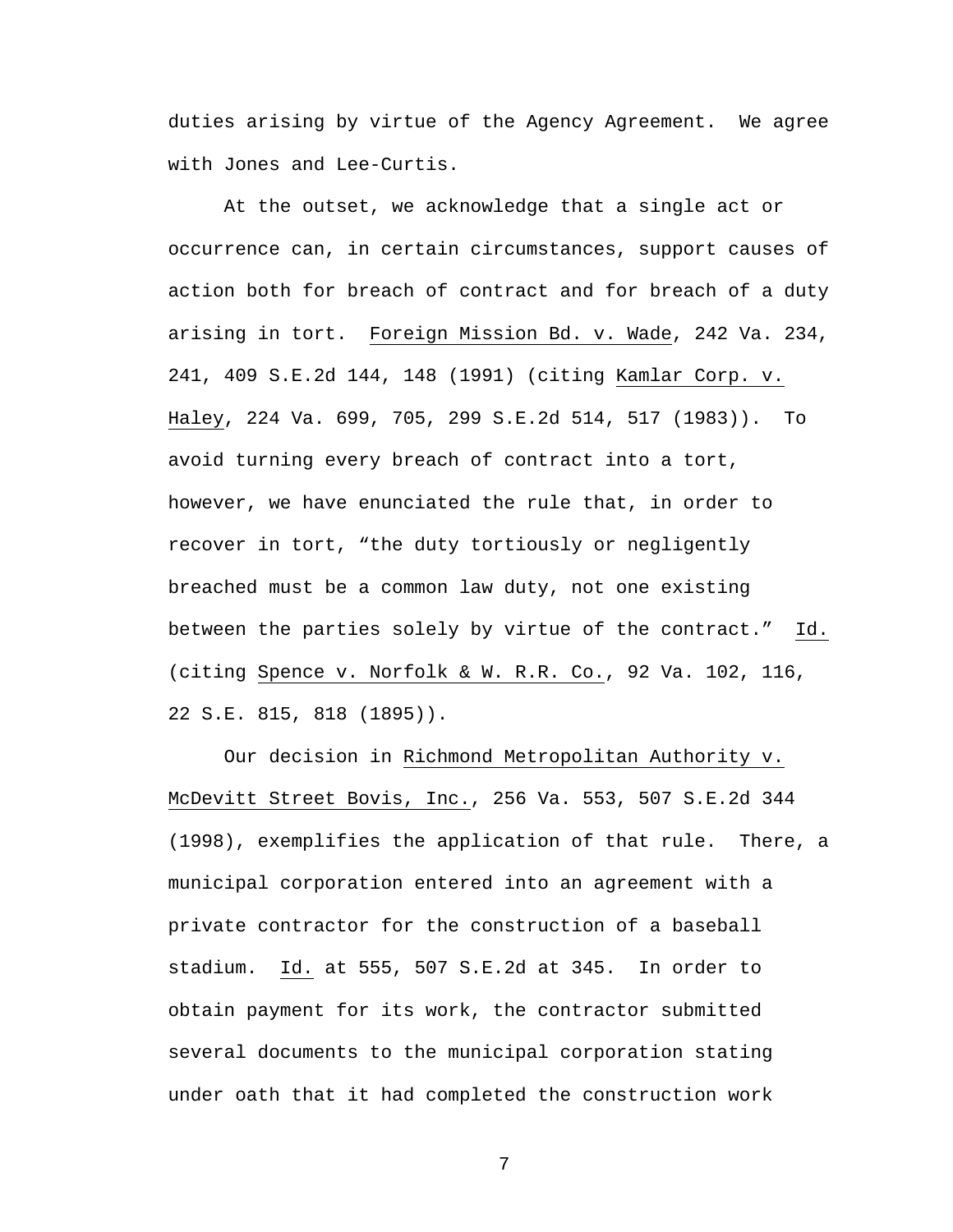according to the design specifications set forth in the contract. Id. at 555–56, 507 S.E.2d at 345. Many years later, the municipal corporation learned that the contractor failed, despite its prior representations, to comply with the design specifications. Id. at 556, 507 S.E.2d at 345. Consequently, the municipal corporation filed an action against the contractor, alleging, inter alia, claims for actual and constructive fraud. Id. at 556, 507 S.E.2d at 345–46. The trial court entered summary judgment for the contractor, finding that the contractor's alleged misrepresentations only breached duties assumed by contract and that nothing demonstrated the breach of any duty that was separate and independent from the contract. Id. at 557, 507 S.E.2d at 346.

On appeal, the municipal corporation contended that the contractor's misrepresentations about its compliance with the contract and its "false applications under oath to induce payments" were "separate and independent wrongs that [went] beyond [the] contractual duties" and supported causes of action for actual and constructive fraud. Id. We rejected this argument and affirmed the judgment of the trial court. Id. at 557, 560, 507 S.E.2d at 346, 348. We explained that the determination whether a cause of action sounds in contract or tort depends on the source of the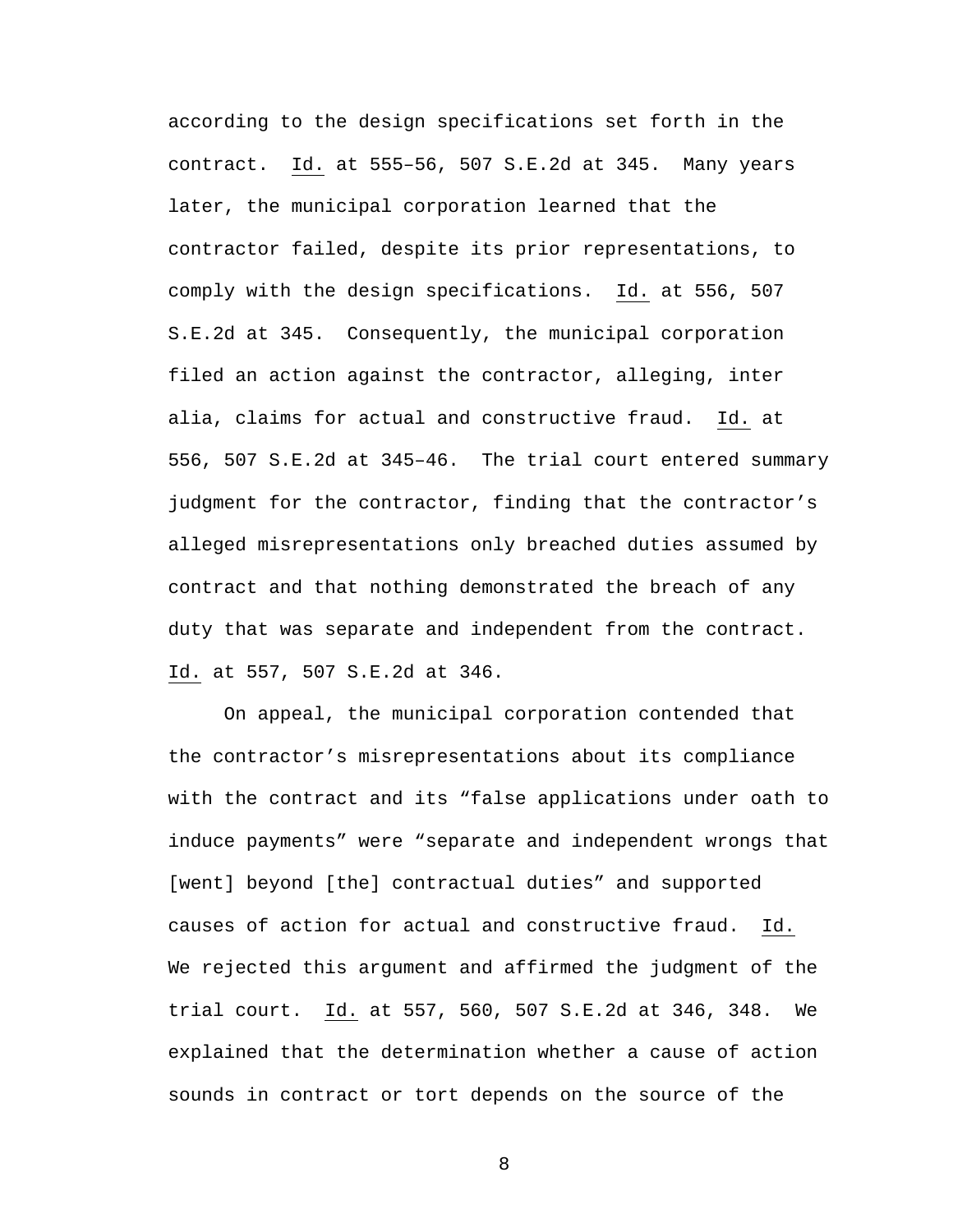duty violated. Id. at 558, 507 S.E.2d at 347. Because "each particular misrepresentation by [the contractor] related to a duty or an obligation that was specifically required by the . . . [c]ontract," we concluded that the contractor's misrepresentations did not give rise to a cause of action for actual fraud. Id. at 559, 507 S.E.2d at 347. Likewise, because the record failed to show that the contractor did not intend to fulfill its contractual duties when it entered into the agreement with the municipal corporation, we held there was no claim for fraud in the inducement. Id. at 560, 507 S.E.2d at 348.

Augusta Mutual argues that the instant case is distinguishable from McDevitt because the latter did not involve either allegations that the contractor made intentionally false statements to induce the municipal corporation to enter into the contract or evidence that the contractor never intended to fulfill its contractual obligations. Augusta Mutual contends that in this case, however, its allegations asserting that Jones' intentional misrepresentations on the Report induced it to issue the insurance policy to the Masons state a claim for fraud in the inducement. We disagree.

The duties that Jones allegedly violated by making fraudulent representations about the condition of the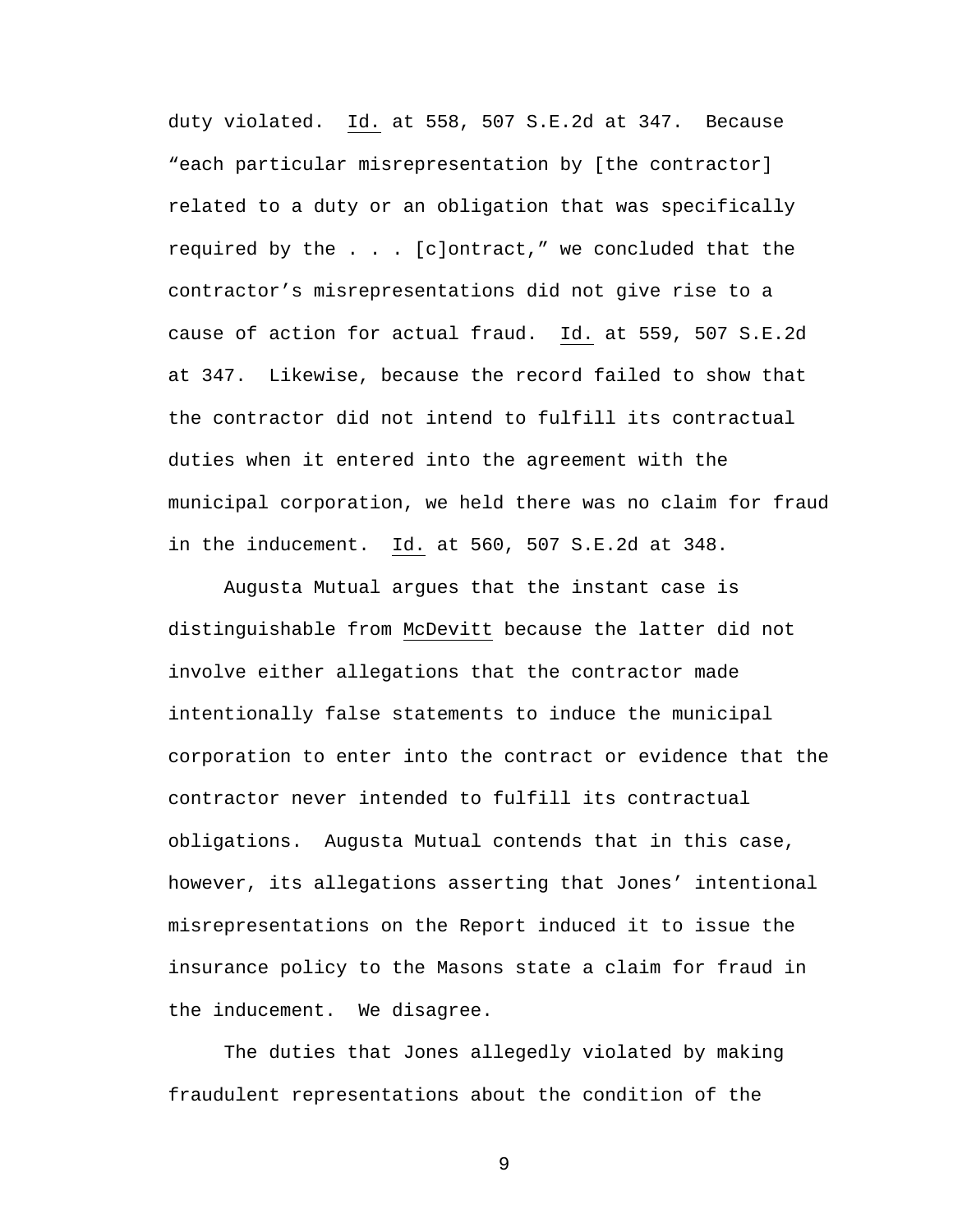Masons' flue and by signing Carvie's name on the Report arose solely by virtue of the Agency Agreement between Augusta Mutual and Lee-Curtis. The agreement specifically required "due diligence in obtaining accurate information and making all necessary inspections required by [Augusta Mutual]." In addition, a sentence appearing at the top of the Report stated, "This form is to be completed by an Augusta Mutual [a]gent after a personal inspection of the installed stove and this report is to be signed by the agent and the policyholder." In fact, Augusta Mutual alleged in its amended third-party motion for judgment that Jones breached his contractual duties to Augusta Mutual as set forth not only in the Agency Agreement, but also in the Report, Augusta Mutual's policy manual, and its underwriting guidelines. Augusta Mutual failed to identify the breach of any duty arising from a source other than its contractual relationship with Lee-Curtis. Like the municipal corporation in McDevitt, Augusta Mutual alleged only a breach of contractual obligations. Thus, it did not assert a valid claim for fraud in the inducement.<sup>4</sup>

 $\overline{4}$  In light of our decision, it is not necessary to decide whether a claim for fraud in the inducement exists when the party engaging in the alleged fraudulent conduct is not a party to the contract fraudulently induced.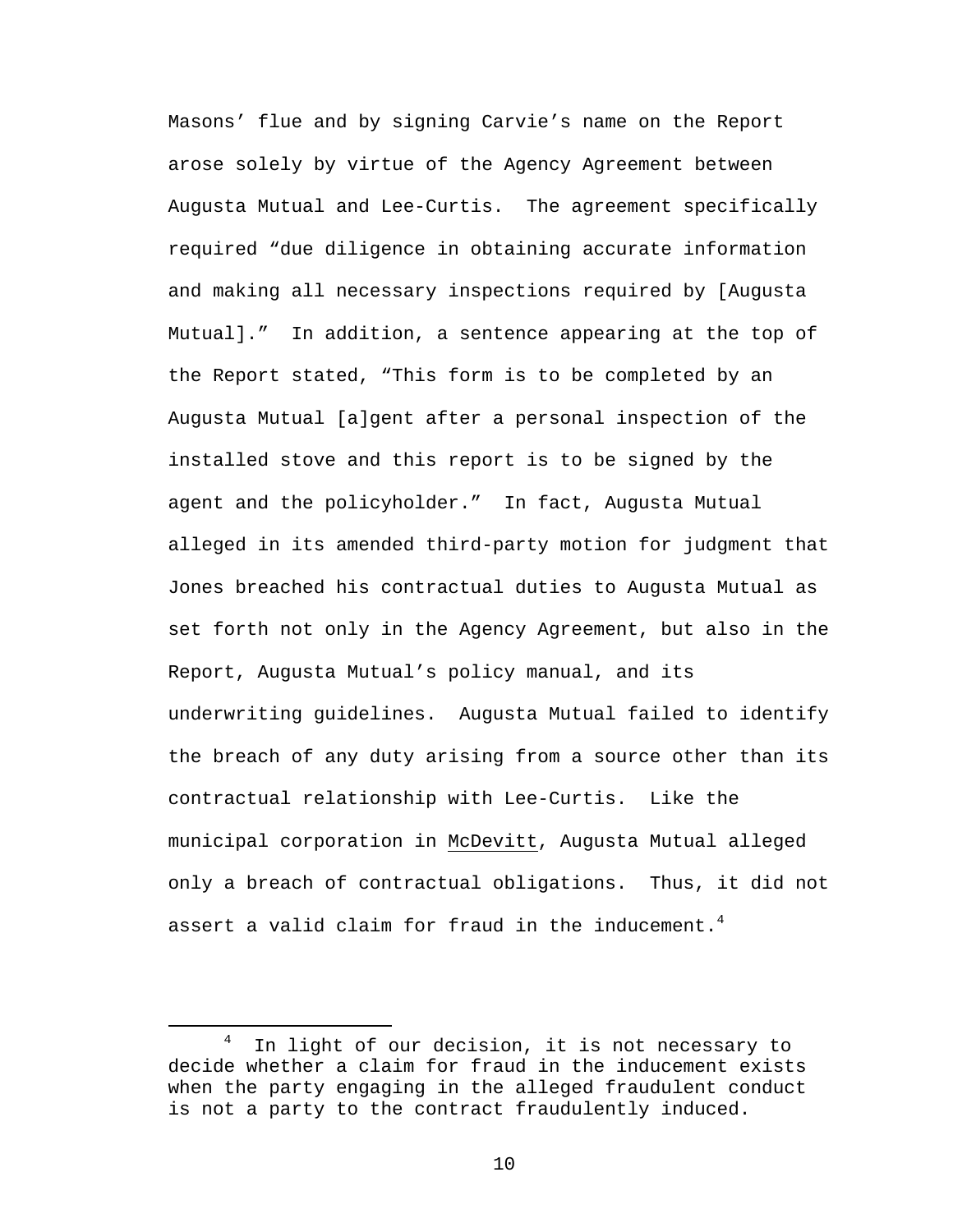This conclusion applies with equal force to Augusta Mutual's claim for damages based on Jones' alleged breach of fiduciary duties. In Count II of its amended thirdparty motion for judgment, Augusta Mutual claimed that, if the Masons' allegations were true, then Jones, as an agent and fiduciary of Augusta Mutual, violated his duties

to exercise the utmost good faith and loyalty towards Augusta Mutual, to avoid acting adversely to the interests of Augusta Mutual by taking any position that is inconsistent with the interests of Augusta Mutual, to disclose any and all knowledge that might affect Augusta Mutual's decision on whether to insure [the Masons], and to avoid withholding any material information relating to [the Masons'] application for insurance.

Although Augusta Mutual alleged that these duties exist "[a]part from any duties Jones may have had to Augusta Mutual pursuant to contract," the duties that Jones allegedly violated are nothing more than the fiduciary duties an agent owes to his or her principal. See Horne v. Holley, 167 Va. 234, 241, 188 S.E. 169, 172 (1936) ("[A]n agent is a fiduciary with respect to the matters within the scope of his agency."). "A fiduciary relationship exists in all cases when special confidence has been reposed in one who in equity and good conscience is bound to act in good faith and with due regard for the interests of the one reposing the confidence." H-B Ltd. P'ship v. Wimmer, 220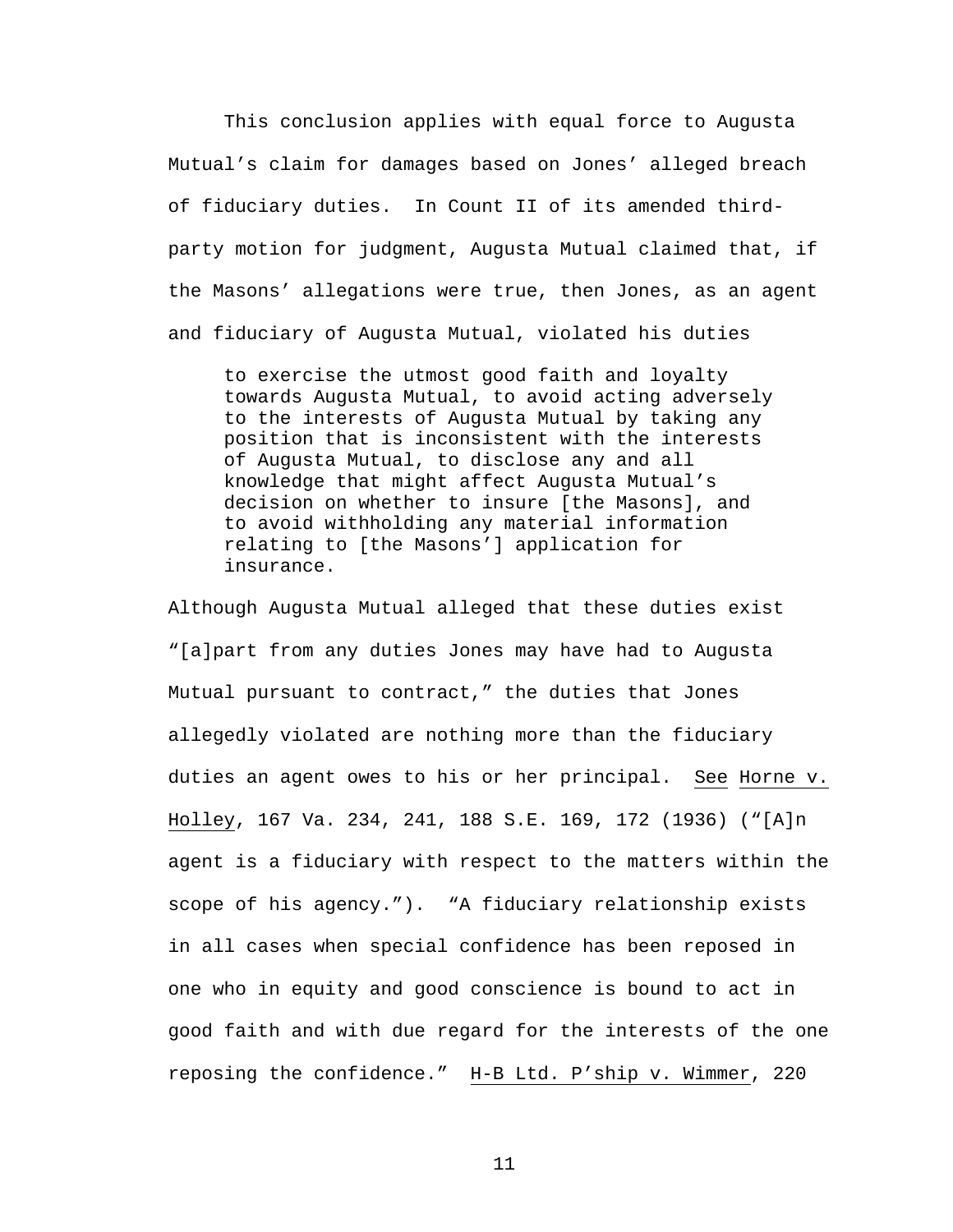Va. 176, 179, 257 S.E.2d 770, 773 (1979); see also Ferguson v. Gooch, 94 Va. 1, 6, 26 S.E. 397, 399 (1896).

"[I]ncorporated in every contract between a fiduciary and his principal is an obligation, imposed by law upon the fiduciary, to disclose anything known to him which might affect the principal's decision whether or how to act." Owen v. Shelton, 221 Va. 1051, 1054, 277 S.E.2d 189, 191 (1981).

But for the existence of the Agency Agreement, neither Jones nor Lee-Curtis would have owed any fiduciary duty to Augusta Mutual. That certain of those fiduciary duties arose by implication does not alter the result. See O'Connell v. Bean, 263 Va. 176, 181, 556 S.E.2d 741, 743 (2002). As we previously explained:

"If the cause of complaint be for an act of omission or non-feasance which, without proof of a contract to do what was left undone, would not give rise to any cause of action (because no duty apart from contract to do what is complained of exits) then the action is founded upon contract, and not upon tort."

Oleyar v. Kerr, 217 Va. 88, 90, 225 S.E.2d 398, 399 (1976) (quoting Burks Pleading and Practice § 234 at 406 (4th ed. 1952)). "The law of torts provides redress only for the violation of certain common law and statutory duties involving the safety of persons and property, which are imposed to protect the broad interests of society." Filak